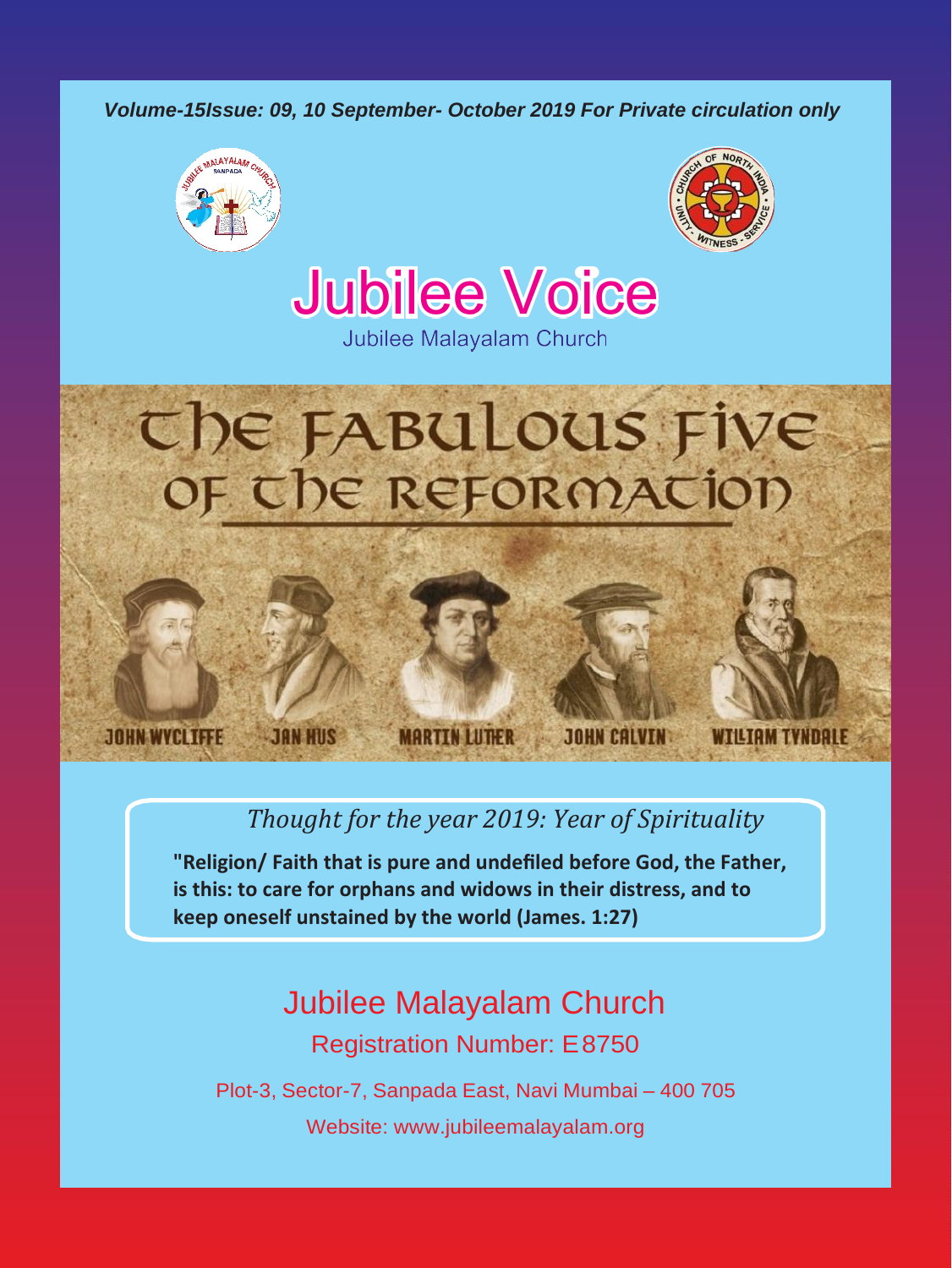|                                                                                                                                                                                                                                                                                                                                     |                                                                                                                     |                     | Jubilee Voice                                                                                                                                                                                                                                                                                                                                                                                                                                                                                                                                                                                                                                                                                                                                                                                                                                                                   |
|-------------------------------------------------------------------------------------------------------------------------------------------------------------------------------------------------------------------------------------------------------------------------------------------------------------------------------------|---------------------------------------------------------------------------------------------------------------------|---------------------|---------------------------------------------------------------------------------------------------------------------------------------------------------------------------------------------------------------------------------------------------------------------------------------------------------------------------------------------------------------------------------------------------------------------------------------------------------------------------------------------------------------------------------------------------------------------------------------------------------------------------------------------------------------------------------------------------------------------------------------------------------------------------------------------------------------------------------------------------------------------------------|
|                                                                                                                                                                                                                                                                                                                                     |                                                                                                                     |                     |                                                                                                                                                                                                                                                                                                                                                                                                                                                                                                                                                                                                                                                                                                                                                                                                                                                                                 |
|                                                                                                                                                                                                                                                                                                                                     |                                                                                                                     |                     | Panvel<br>11.00 am                                                                                                                                                                                                                                                                                                                                                                                                                                                                                                                                                                                                                                                                                                                                                                                                                                                              |
|                                                                                                                                                                                                                                                                                                                                     |                                                                                                                     |                     | H.C                                                                                                                                                                                                                                                                                                                                                                                                                                                                                                                                                                                                                                                                                                                                                                                                                                                                             |
|                                                                                                                                                                                                                                                                                                                                     |                                                                                                                     |                     | <b>Matins</b>                                                                                                                                                                                                                                                                                                                                                                                                                                                                                                                                                                                                                                                                                                                                                                                                                                                                   |
|                                                                                                                                                                                                                                                                                                                                     |                                                                                                                     |                     | H.C                                                                                                                                                                                                                                                                                                                                                                                                                                                                                                                                                                                                                                                                                                                                                                                                                                                                             |
|                                                                                                                                                                                                                                                                                                                                     |                                                                                                                     |                     | H.C (English)                                                                                                                                                                                                                                                                                                                                                                                                                                                                                                                                                                                                                                                                                                                                                                                                                                                                   |
|                                                                                                                                                                                                                                                                                                                                     |                                                                                                                     |                     | H.C                                                                                                                                                                                                                                                                                                                                                                                                                                                                                                                                                                                                                                                                                                                                                                                                                                                                             |
|                                                                                                                                                                                                                                                                                                                                     |                                                                                                                     |                     | H.C                                                                                                                                                                                                                                                                                                                                                                                                                                                                                                                                                                                                                                                                                                                                                                                                                                                                             |
|                                                                                                                                                                                                                                                                                                                                     |                                                                                                                     |                     | <b>Matins</b><br>H.C                                                                                                                                                                                                                                                                                                                                                                                                                                                                                                                                                                                                                                                                                                                                                                                                                                                            |
|                                                                                                                                                                                                                                                                                                                                     |                                                                                                                     |                     | H.C (English)                                                                                                                                                                                                                                                                                                                                                                                                                                                                                                                                                                                                                                                                                                                                                                                                                                                                   |
|                                                                                                                                                                                                                                                                                                                                     |                                                                                                                     |                     |                                                                                                                                                                                                                                                                                                                                                                                                                                                                                                                                                                                                                                                                                                                                                                                                                                                                                 |
|                                                                                                                                                                                                                                                                                                                                     |                                                                                                                     |                     |                                                                                                                                                                                                                                                                                                                                                                                                                                                                                                                                                                                                                                                                                                                                                                                                                                                                                 |
|                                                                                                                                                                                                                                                                                                                                     |                                                                                                                     |                     | 09.00-10.00 am                                                                                                                                                                                                                                                                                                                                                                                                                                                                                                                                                                                                                                                                                                                                                                                                                                                                  |
|                                                                                                                                                                                                                                                                                                                                     |                                                                                                                     |                     | 09.00-10.00 am                                                                                                                                                                                                                                                                                                                                                                                                                                                                                                                                                                                                                                                                                                                                                                                                                                                                  |
|                                                                                                                                                                                                                                                                                                                                     |                                                                                                                     |                     | 06.00-08.00 pm                                                                                                                                                                                                                                                                                                                                                                                                                                                                                                                                                                                                                                                                                                                                                                                                                                                                  |
|                                                                                                                                                                                                                                                                                                                                     |                                                                                                                     |                     | 04.30-6.00 pm                                                                                                                                                                                                                                                                                                                                                                                                                                                                                                                                                                                                                                                                                                                                                                                                                                                                   |
|                                                                                                                                                                                                                                                                                                                                     |                                                                                                                     |                     | 07.30-09.00 am                                                                                                                                                                                                                                                                                                                                                                                                                                                                                                                                                                                                                                                                                                                                                                                                                                                                  |
|                                                                                                                                                                                                                                                                                                                                     |                                                                                                                     |                     |                                                                                                                                                                                                                                                                                                                                                                                                                                                                                                                                                                                                                                                                                                                                                                                                                                                                                 |
|                                                                                                                                                                                                                                                                                                                                     |                                                                                                                     |                     | <b>Time</b>                                                                                                                                                                                                                                                                                                                                                                                                                                                                                                                                                                                                                                                                                                                                                                                                                                                                     |
|                                                                                                                                                                                                                                                                                                                                     |                                                                                                                     |                     | 05.00 pm                                                                                                                                                                                                                                                                                                                                                                                                                                                                                                                                                                                                                                                                                                                                                                                                                                                                        |
|                                                                                                                                                                                                                                                                                                                                     |                                                                                                                     |                     | 07.00 pm                                                                                                                                                                                                                                                                                                                                                                                                                                                                                                                                                                                                                                                                                                                                                                                                                                                                        |
|                                                                                                                                                                                                                                                                                                                                     |                                                                                                                     |                     | 05.00 pm                                                                                                                                                                                                                                                                                                                                                                                                                                                                                                                                                                                                                                                                                                                                                                                                                                                                        |
|                                                                                                                                                                                                                                                                                                                                     |                                                                                                                     |                     | 05.00 pm                                                                                                                                                                                                                                                                                                                                                                                                                                                                                                                                                                                                                                                                                                                                                                                                                                                                        |
|                                                                                                                                                                                                                                                                                                                                     |                                                                                                                     |                     | 05.00 pm                                                                                                                                                                                                                                                                                                                                                                                                                                                                                                                                                                                                                                                                                                                                                                                                                                                                        |
|                                                                                                                                                                                                                                                                                                                                     |                                                                                                                     |                     | 07.30 pm                                                                                                                                                                                                                                                                                                                                                                                                                                                                                                                                                                                                                                                                                                                                                                                                                                                                        |
|                                                                                                                                                                                                                                                                                                                                     |                                                                                                                     |                     | 05.00 pm                                                                                                                                                                                                                                                                                                                                                                                                                                                                                                                                                                                                                                                                                                                                                                                                                                                                        |
|                                                                                                                                                                                                                                                                                                                                     |                                                                                                                     |                     | 05.00 pm                                                                                                                                                                                                                                                                                                                                                                                                                                                                                                                                                                                                                                                                                                                                                                                                                                                                        |
|                                                                                                                                                                                                                                                                                                                                     |                                                                                                                     |                     | 07.30 pm                                                                                                                                                                                                                                                                                                                                                                                                                                                                                                                                                                                                                                                                                                                                                                                                                                                                        |
|                                                                                                                                                                                                                                                                                                                                     |                                                                                                                     |                     | 05.00 pm                                                                                                                                                                                                                                                                                                                                                                                                                                                                                                                                                                                                                                                                                                                                                                                                                                                                        |
|                                                                                                                                                                                                                                                                                                                                     |                                                                                                                     |                     | 05.00 pm                                                                                                                                                                                                                                                                                                                                                                                                                                                                                                                                                                                                                                                                                                                                                                                                                                                                        |
|                                                                                                                                                                                                                                                                                                                                     |                                                                                                                     |                     |                                                                                                                                                                                                                                                                                                                                                                                                                                                                                                                                                                                                                                                                                                                                                                                                                                                                                 |
|                                                                                                                                                                                                                                                                                                                                     |                                                                                                                     |                     | <b>Time</b>                                                                                                                                                                                                                                                                                                                                                                                                                                                                                                                                                                                                                                                                                                                                                                                                                                                                     |
|                                                                                                                                                                                                                                                                                                                                     |                                                                                                                     |                     | 07.30 pm                                                                                                                                                                                                                                                                                                                                                                                                                                                                                                                                                                                                                                                                                                                                                                                                                                                                        |
|                                                                                                                                                                                                                                                                                                                                     |                                                                                                                     |                     | $10.00$ am                                                                                                                                                                                                                                                                                                                                                                                                                                                                                                                                                                                                                                                                                                                                                                                                                                                                      |
|                                                                                                                                                                                                                                                                                                                                     |                                                                                                                     |                     | 07.30 pm                                                                                                                                                                                                                                                                                                                                                                                                                                                                                                                                                                                                                                                                                                                                                                                                                                                                        |
|                                                                                                                                                                                                                                                                                                                                     |                                                                                                                     |                     | 10.00 am                                                                                                                                                                                                                                                                                                                                                                                                                                                                                                                                                                                                                                                                                                                                                                                                                                                                        |
| <b>Address</b><br>Chief<br>Editor<br>The Chief Editor<br>Rev. Aby K Thomas<br>Jubilee Voice<br>Jubilee Malayalam Church<br>M. George Joseph<br>Sajan J George<br>Plot No.3, Sector-7Sanpada East,<br><b>Editorial Committee</b><br>Biju George<br>Navi Mumbai Maharashtra- 400 705<br>Article/Feedback may send to the Chief Editor |                                                                                                                     |                     |                                                                                                                                                                                                                                                                                                                                                                                                                                                                                                                                                                                                                                                                                                                                                                                                                                                                                 |
|                                                                                                                                                                                                                                                                                                                                     |                                                                                                                     |                     |                                                                                                                                                                                                                                                                                                                                                                                                                                                                                                                                                                                                                                                                                                                                                                                                                                                                                 |
|                                                                                                                                                                                                                                                                                                                                     | Sunday School<br><b>Youth Movement</b><br><b>Choristor's Association</b><br>Women's Fellowship<br>Atmaya Fellowship | <b>Stivy Philip</b> | <b>Service Schedule</b><br><b>Sanpada</b><br>07.00 am<br>H.C<br>H.C<br><b>Matins</b><br>H.C (English)<br>H.C<br>H.C<br>H.C<br><b>Matins</b><br>H.C (English)<br><b>Organizations</b><br>On every Sunday<br>On every Second and Fourth Sunday<br>Choir Practice on every Saturday<br>On every second Saturday<br>On every Tuesday<br><b>Cottage Prayer</b><br><b>Residence</b><br>Mr. Sajan J George, Nerul<br>Rev. Aby K Thomas, Ulwe<br>Mr. John Joseph, Kopar Khairane<br>Mr. Mathew's Philip, Kharghar<br>Mr. Bobby Varghese Itty, Nerul<br>Mrs. Rachel John, Panvel<br>Mr. Monzy Tharian, Sanpada<br>Mr. Bose K Thomas, Nerul<br>Mr. David James, Kharghar<br>Mr. John Issac, Vashi<br>Mr. Bobby Mathew Ninan, Sanpada<br><b>Friday Prayer</b><br><b>Place</b><br>Panvel Worship Centre<br>Sanpada Jubilee Church<br><b>Panvel Worship Centre</b><br>Sanpada Jubilee Church |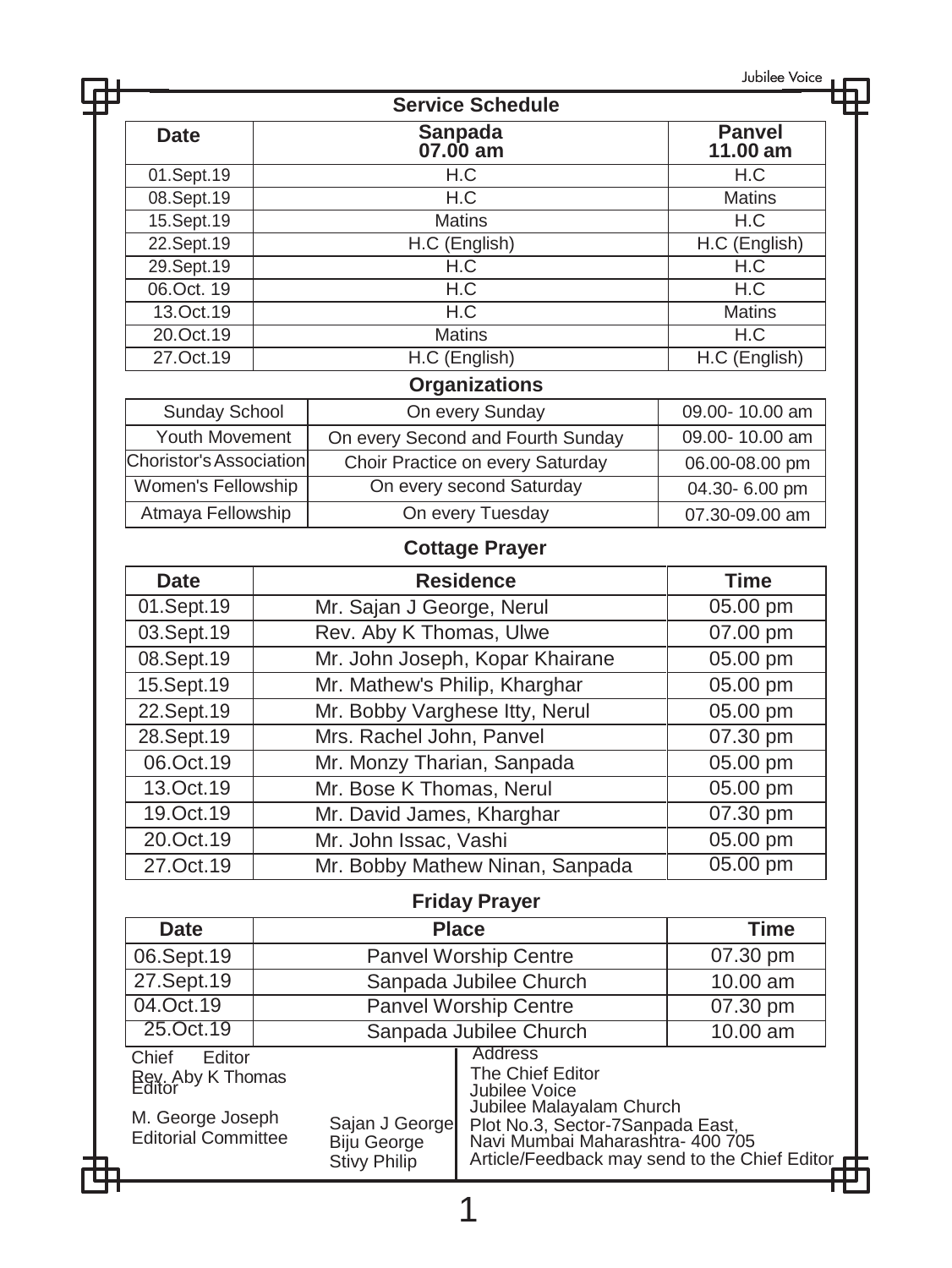# **From the Presbyter's Desk**

## **Dear People of God**

Have you ever felt discouraged? Have you felt so discouraged that you were ready to quit? That kind of discouragement manifests itself in many ways. Maybe you get discouraged over the repetitiveness of your work at home, or at your workplace. "Discouragement is a common feeling that prompts many people to ask, What can I do when I am so discouraged, I feel like giving up?" Take Elijah, the prophet of God, for instance. In 1 Kings 18 Elijah confronted the prophets of Baal in a showdown on Mount Carmel concerning who was the greatest, God or Baal. In an amazing show of power, God proved his reality and strength. Elijah had faced the prophets of Baal and had unmistakably destroyed them- both spiritually and physically. Then God sent a rain that broke the drought in the land. Ahab, king of Israel, told his wife, Jezebel, who was largely responsible for the introduction of Baal worship into the land, what had happened. She threatened the life of Elijah. Elijah became discouraged and ran. He ran south to Beersheba, where he left his servant. Then he went a day's journey farther into the wilderness, sat down under a juniper tree, and asked God to take his life. But in that time of great discouragement, when the prophet wanted to give up, he was met by God, ministered by God, and motivated by God. His experience can give us some help and assurance when we get discouraged. **1. The Cause of discouragement:** thinking about self, not about God. The cause of Elijah's discouragement was that he was thinking about himself, not about God. Even after the great show of God's power on Mount Carmel, Elijah was concerned with Jezebel's threat. Elijah did not know his future. After what he had done for God, he expected recognition and position; instead, he received a threat against his life. **2. The Cure for discouragement:** trusting in God, not in self. Elijah went to Mount Horeb to find God. He found God in the 'still small voice' (1 Kings. 19:12). Elijah received a new understanding of God. He had looked for God only in the evidences of power, but God came to him instead in a 'gentle whisper'. 1 Kings. 19: 15- 16 outlines the tasks that God assigned Elijah. Discouragement is overcome by doing something for God's honour. Let us be encouraged by God. Hope in God is the solution for not being discouraged.

**MayGod BlessYouand Our Church Rev.AbyK Thomas** Ora et Labora-Pray and Labour entering the Presbyter-in-charge

95940 72145, 97443 49381

 $\overline{2}$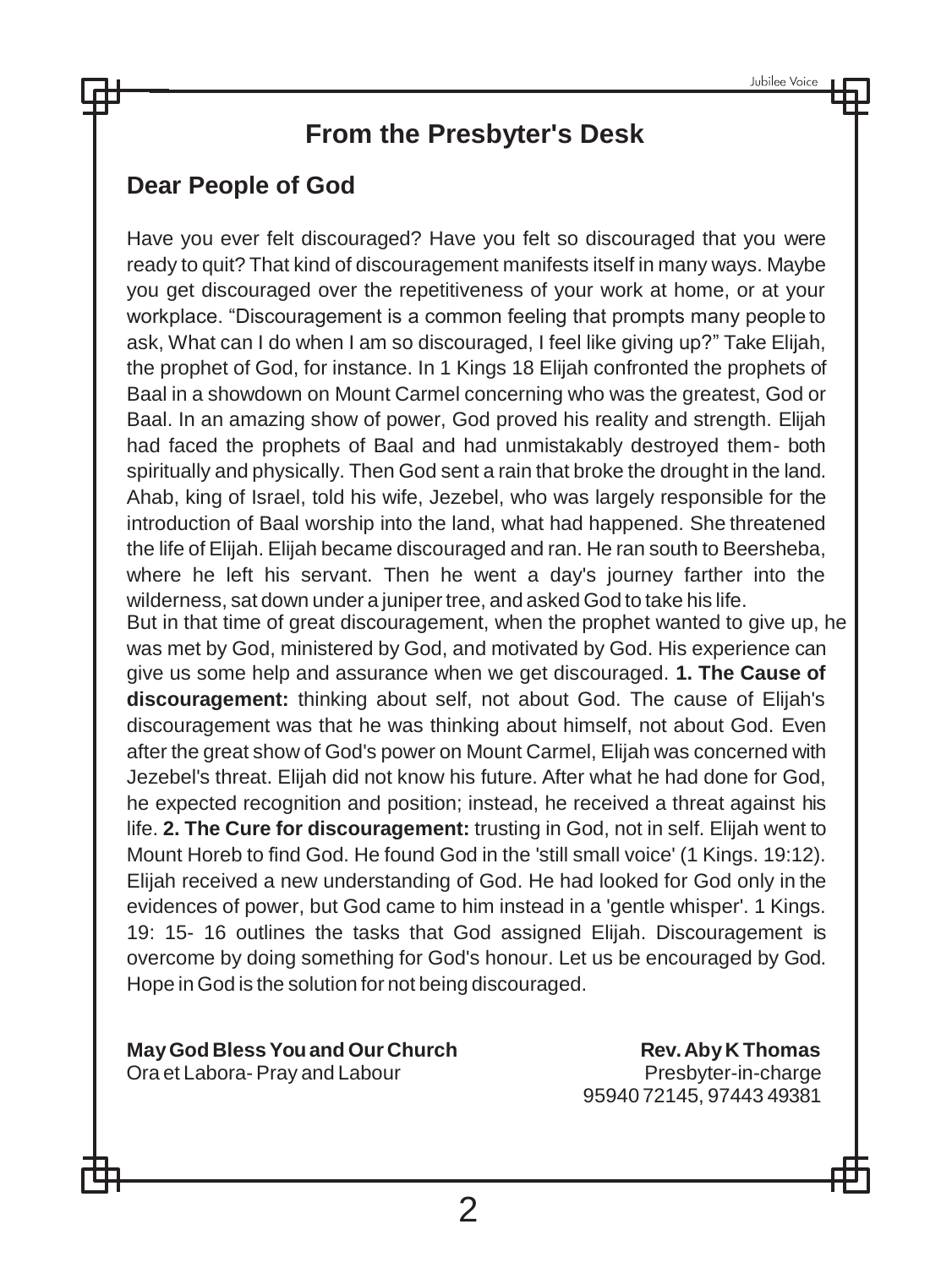#### **Diocesan News**

#### **Stewardship Sunday**

The Bombay Diocese is observing Stewardship Sunday on 9th September 2019. Stewardship Sunday is a good opportunity for us to remind ourselves that God has entrusted to our care several resources, for which we are accountable to Him. The theme of this year's Stewardship Sunday is 'Towards Self Reliant Church'. Our laity people will lead the service on this day. Stewardship Sunday cover offertory would be collected the same day.

#### **Contribution towards Relief Work for Kolhapur and Sangli**

Floods have hit the districts of Kolhapur and Sangli hard with the city of Sangli completely marooned. Several water-supply schemes have become dysfunctional and crops and houses have been damaged. As many as 223 villages in Kolhapur have been affected. 18 have been completely marooned. About 28,897 persons are affected out of which 8,923 people were shifted. As you all aware of the floods in Kolhapur and Sangli district, as large scale of loss of life and property have taken place in these areas, the Bombay Diocese would like to provide financial and material assistance to the flood affected people through our Kolhapur Diocese. Therefore, kindly help in this regard. For more details kindly contact our Church Secretary or the Vicar.

#### **New Deputy Moderator**

Rt. Rev. Bijay Kumar Nayak has been elected as the new Deputy Moderator of the Church of North India. He is currently serving as the Bishop in the Diocese of Phulbani, Odissa. The Phulbani Diocese has its headquarters at Kandhamal. This Diocese largely consists of Adivasis and Dalits. Bishop Bijay lead the diocese with strong conviction and courage during the Anti-Christian violence in the year 2008. His speech, 'God and Prayer are our strength' at the CNISynod was the manifestation of Christian faith. When Bishop Bijay became the Deputy Moderator of the Church of North India, it is an appreciation for the Phulbani Diocese and their people. We pray and wish that let God strengthen him in his new office.

#### **IN MEMORIAM**

| 27.09.2017 | Sub. Maj. John Thomas | 61 years | Panvel   |
|------------|-----------------------|----------|----------|
| 09.10.2017 | Mrs. Deenamma Tharian | 78 years | Sanpada  |
| 18.10.2010 | Mrs. Kunjamma James   | 84 years | Kharghar |

#### **Thanks**

This issue of Jubilee Voice is sponsored by Mrs. Rachel John, Panvel in loving memory of her dear husband, Late. Subedar Major. John Thomas who expired on 27th September 2017 aged 61 years. He had 30 years of service in the Indian Army as a Cypher Officer in different signal units like Mhow, Rajasthan, Srinagar, Siliguri, Ambala, Meerut Cantonment, Sharifabad in Kargil, Goa and Colaba. Thanks to the Lord for his life and contribution towards the nation and the church. Thanks to Mrs. Rachel John forthe sponsorship.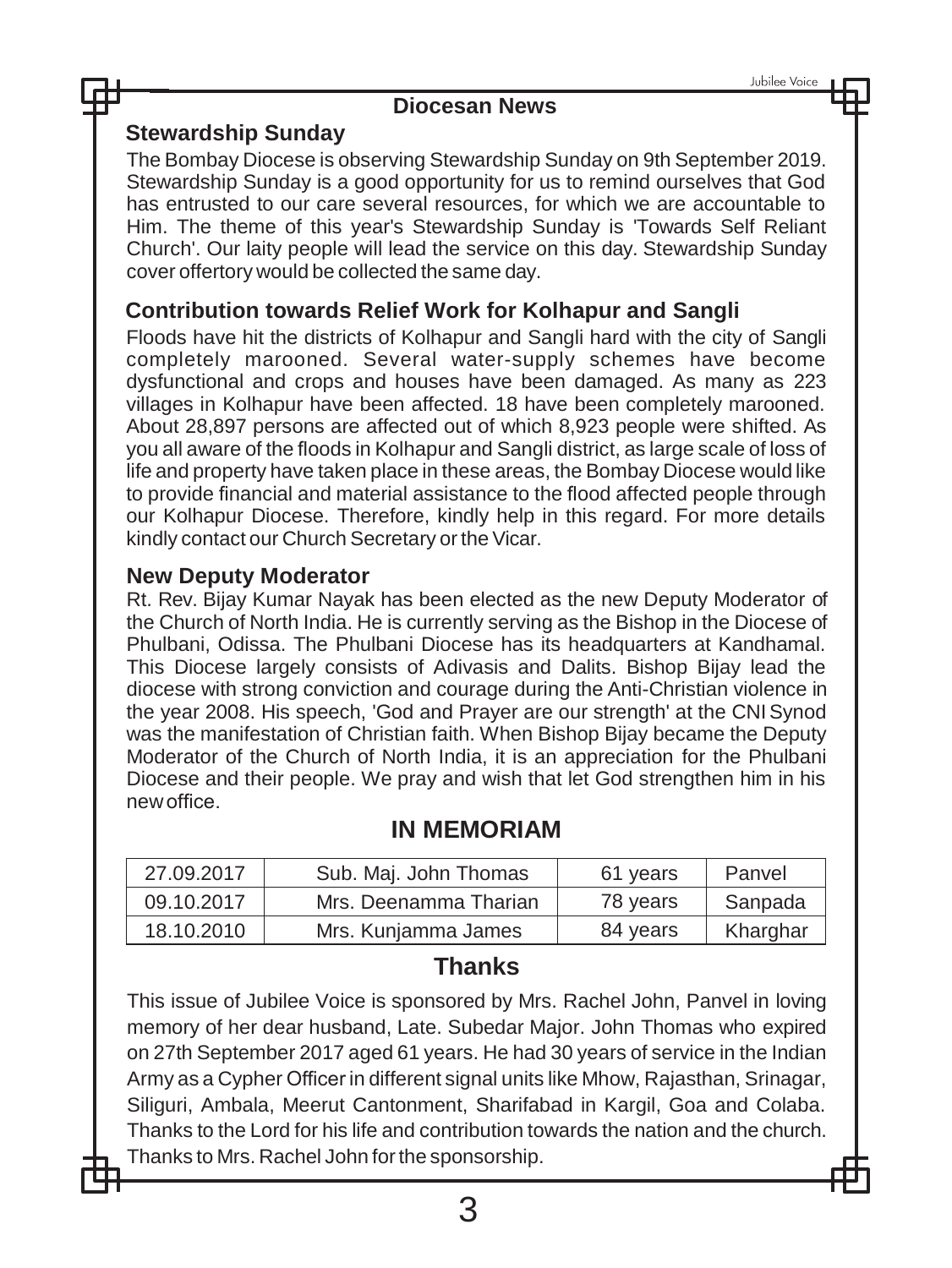# **Previous Month's Highlights**

**Union Welcome Meeting:** Mumbai-Pune Union welcome meeting for the newly joined presbyters was held on 13th of July, 2019, Sunday, at CNI St. Christopher's Malayalam Church, Kalyan. On behalf of our church, the office bearers attended this program. The meeting decided to restrict expenses with regard to Union Retreats and Kalamela such that the contribution per church does not exceed Rs.12,000/-. If the expenses are likely to increase sponsors should be found by the host church to meet the extra expenses. The committee also suggested that any one who requires premarital counselling has to approach their respective home diocese.

**Sunday School Retreat:** Our Sunday School Teachers and Students retreat was held on 13th July 2019, at Sanpada. Mr.Abhijit Mathew Yohannan and Mrs. Ancy Mathew from 'Children's Bible Ministry', lead the retreat, revolving around the theme 'God's Love'. Eighteen Sunday school students and teachers from Sanpada and Panvel attended the program. The retreat was a great blessing considering the involvement of our teachers and children in singing, Bible games and devotion. I congratulate our Sunday School teachers, especially, Mrs.Siby Bobby, the Sunday School Superintendent.

**Laity Sunday:** Churches in Mumbai-Pune Union observed the Laity Sunday on 04th August 2019, Sunday. Atmaya Fellowship members lead the service and they sang a special song. Mrs. Sosamma Kuruvila of Chembur Church brought the Word of God. Thanks to all Atmaya Fellowship members for their leadership in thechurch.

**Union Youth Retreat:** Union Youth Retreat and Kalamela was held at St. John's Marthoma Church, Mira Road, under the leadership of our CNI St. James Church, Borivili. Miss. Sharon John got the second prize for solo singing. Our youth got first prize for the quartet and second prize for group song. Pune church bagged the championship this year. I congratulate all our youth members, especially, M/s Sudheip, Sharon and Jisby for their leadership.

# **Upcoming Programmes**

**Choir Sunday:** September 01, 2019, is observed as Choir Sunday. Our choir members will lead the service. The church considerably value the richness the choir brings to the church's worship experience and pray that may the choir sing spiritually and let then have a sense what they sing, and see that their heart is not carried away with the sound, but offered to God continually. 'Sing in Christ and Sing for Christ', is the theme this year.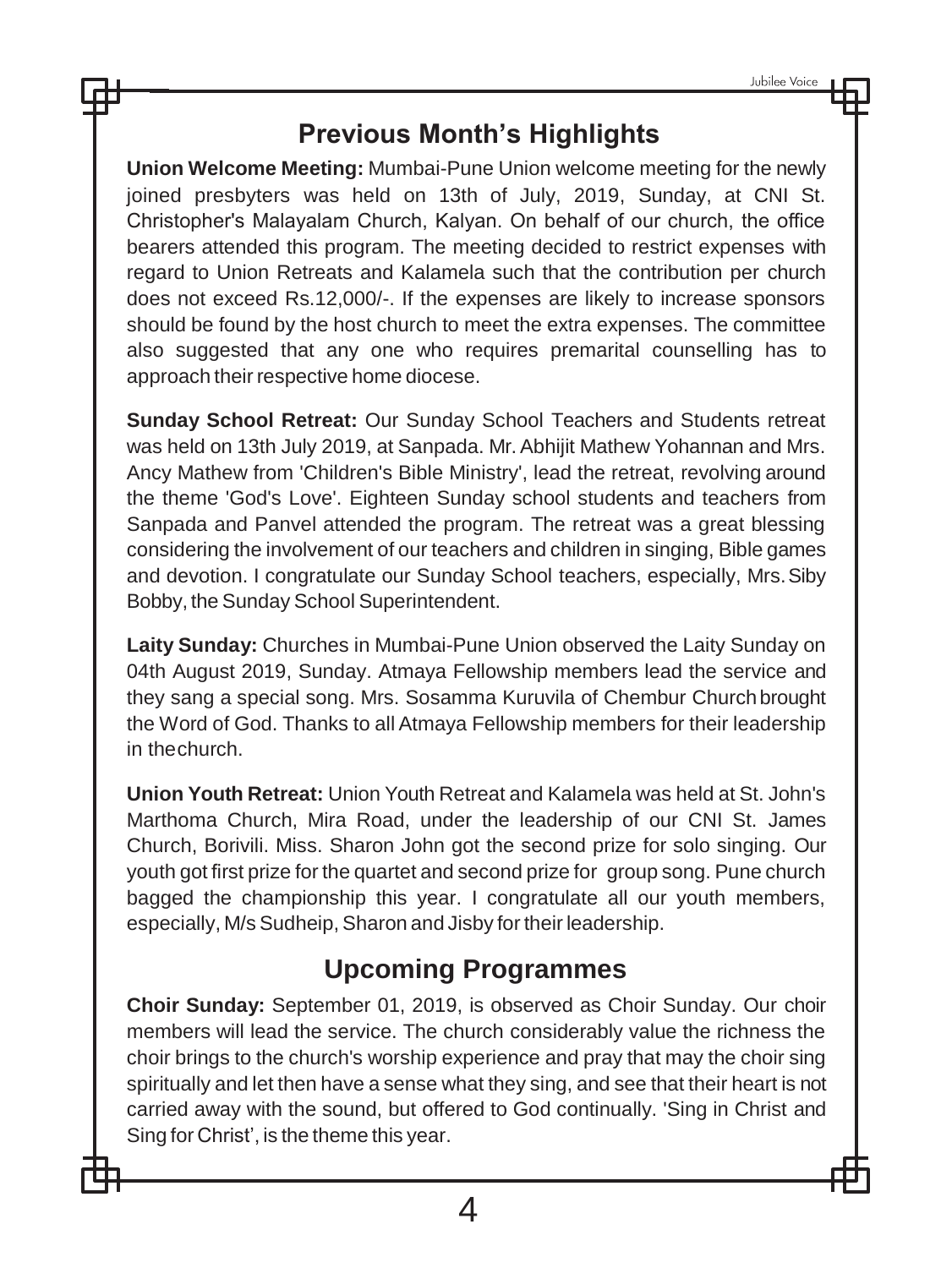**Union Sunday School Retreat and Kalamela:** Mumbai-Pune Union Sunday School Retreat and Kalamela is scheduled to be held on 02nd September 2019, Monday. CNI St. Mary the Virgin Malayalam Church, Parel is hosting the event. Christos Marthoma Church, Mulund would be the venue. Requesting our Sunday School teachers and students attention in this regard.

**Pulpit Change Sunday:** Mumbai-Pune Union set apart 29th September as Pulpit Change Sunday. Presbyters of all our Malayalam churches are interchangeably assigned churches, for Holy Communion service on this day. Rev. Sam N. Joshua, Presbyter-in-charge of Kalyan Church will be leading our services at Sanpada and Panvel.

**Union Women's Fellowship Conference:** Mumbai- Pune Union Women's Fellowship Retreat and Kalamela will be held on 02nd Ocotber 2019, at CNI St. Paul's Church, Vakkola. The theme this year is, 'The Role of a Radiant Woman in Society, Church and Family in the Postmodern Era'. I request the women's fellowship leaders to plan in advance for the event.

Youth Sunday: 06<sup>th</sup> October, 2019, will be observed as Youth Sunday. Youth members will lead the service. The church needs Youth to be reminded that the faith in God, and practices of the church are passed on to the next generation through them. Therefore the church wishes that this year's Youth Sunday is a day for the spiritual formation of the youth. 'Youth and Relevant Spirituality of Hope' is the theme this year.

## **Other Notes**

**Annual General Body Meeting:** OurAGM would have been over when you read this. Our AGM was planned to be held on 25th August, 2019, Sunday, 05.00 pm, at the Jubilee Malayalam Church, Sanpada. Thanks to all of you for your presence and participation in the AGM. The important decisions of the AGM will be informed later in detail.

**Senior Citizen's Sunday:** September, 29, 2019 will be observed as the Senior Citizen Sunday. 'Caring and Accepting the Elderly', would be the theme. Let us respect and accept the elderly people.The church wishes and pray, that let the 'elderly people look back and thank, look forward and trust, look around and serve, and look inward and transform'. Let us take care of our elders.

**Reformation Sunday:** The worldwide church will observe, September 27, 2019, as Reformation Sunday, marking the occasion on 31, October, 1517 when Martin Luther posted his 95 theses on the church door in Wittenberg, Germany,which renews the church, her traditions, teachings, history, theology, ministry and mission now and then.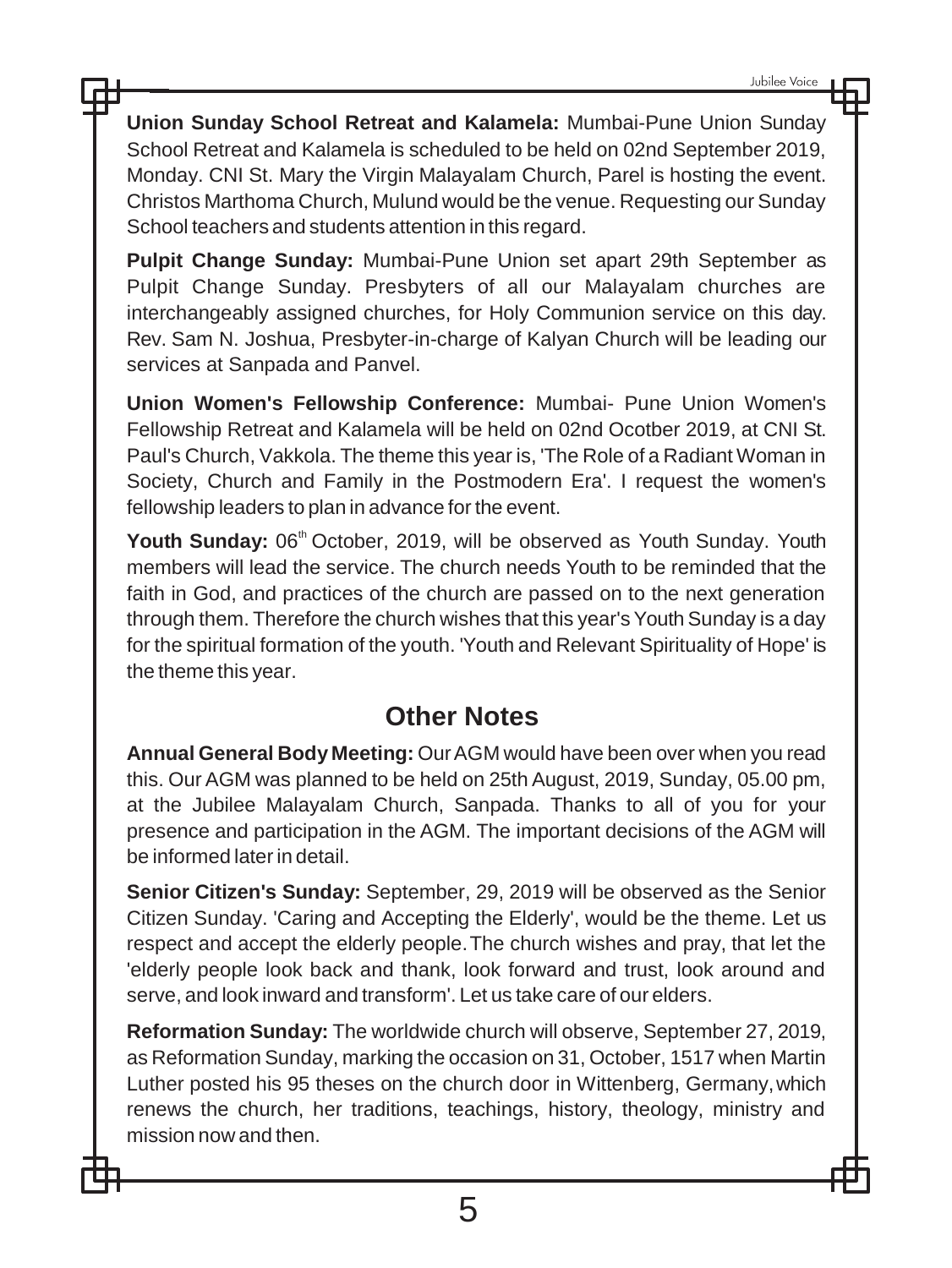Jubilee Voice

**NationalYouth Conference:**The second NYC is decided to be held from 25-27, October, 2019 at CHAI Training Centre, Hyderabad. Dear youth members register your names before 30th September 2019.

## **Prayer Requests**

1. Rev. N. C. David, C.B.D Belapur (For Good health)

2. Mr. George Cherian, Kolkata (For Good Health)

3. Mr. Shaji Thomas, Vashi (For Good Health)

4. Mr. Bino Oommen, Kharghar (For Good Health)

5. John Samuel, Koparkhairane (For Good Health)

6. Mr. Issac T.C, Panvel (For Good Health)

7. Mr. Solomon Samuel, Kharghar (For Good Health)

8. Mrs. Lillian Stephens, Vashi (For Good Health)

9. M/o Mr. Sudeep Philips, Kozhikode (Undergoing Dialysis)

10. Dr. Mrs. Usha Joshua, w/o Bishop Joshua, staying in Borivalli (Recovering afterTreatment for Cancer)

11. Mr. Shyam Gorath & family, our missionary in Akhloli Village

## **Church Calendar**

September. 01 - Choir Sunday

September. 21 - St. Mathew's Day

September. 27 - C.S.I Formation Day

September. 28 - St. Simon Day

September 29 - St. Michael and All the Angels

October. 18 - St. Luke's Day

October. 27 - Reformation Sunday

## **Leadership Quotes**

1."Keep your fears to yourself, but share your courage with others." Robert Louis Stevenson

2.To handle yourself, use your head; to handle others, use your heart." Eleanor Roosevelt

3."The mediocre teacher tells. The good teacher explains. The superior teacher demonstrates. The great teacher inspires." William Arthur Ward 4."Don't tell people how to do things, tell them what to do and let them surprise you with their results." George Patton

5."Leadership is not about titles, positions, or flow charts. It is about one life influencing another." John C. Max.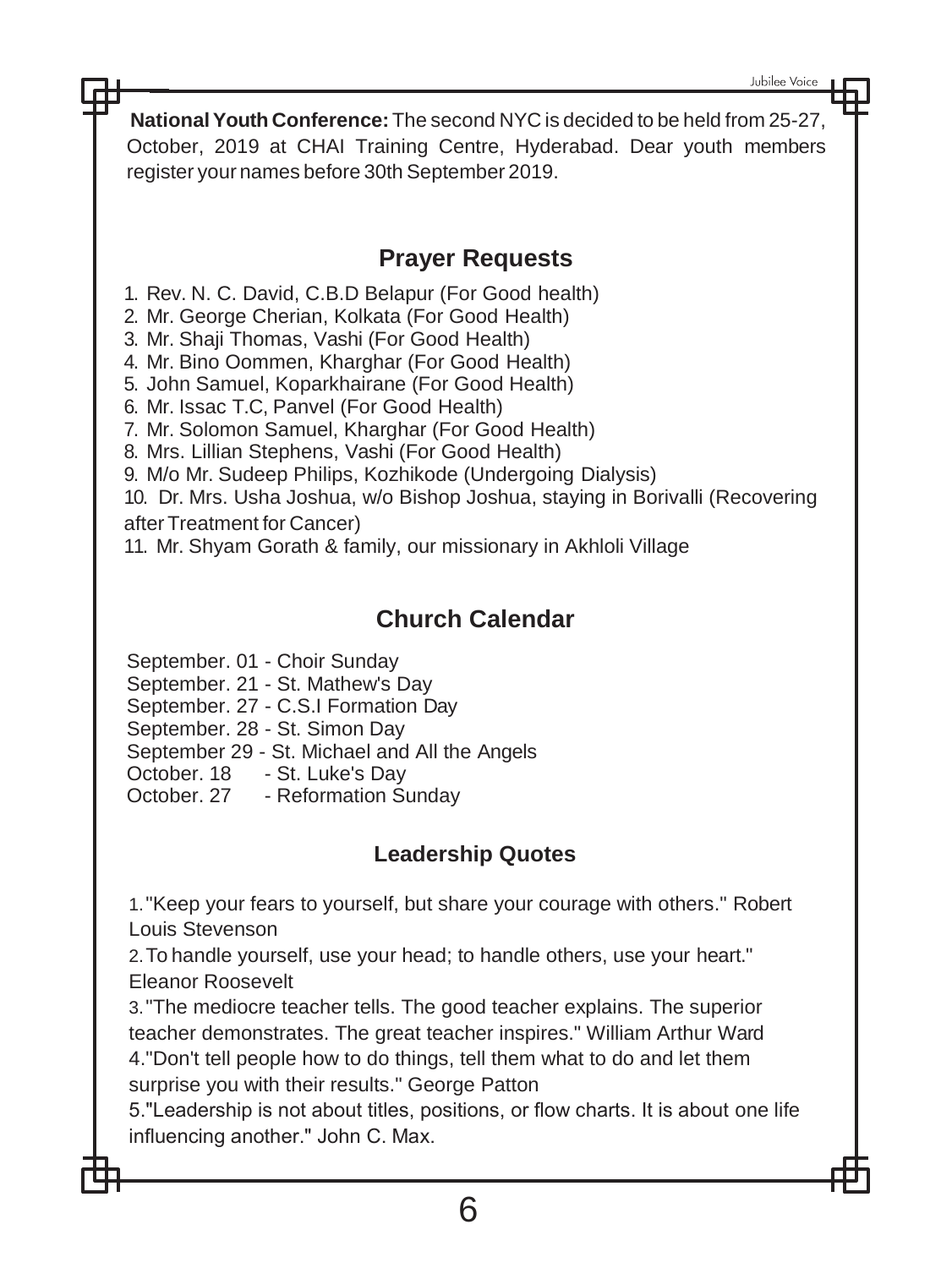|                                                                                                                                                            | Jubilee Voice                        |  |
|------------------------------------------------------------------------------------------------------------------------------------------------------------|--------------------------------------|--|
| <b>Sunday Scripture Lessons for</b><br>September & October 2019                                                                                            |                                      |  |
| 2019 September 01, Sunday<br><b>Twelfth Sunday after Pentecost</b><br>Choir Sunday<br>Sing in Christ and Sing for Christ                                   |                                      |  |
| Zephaniah. 3: 14- 20<br>Colossians 3: 12-17                                                                                                                | Psalm.05<br>Luke, 2: 22-39           |  |
| 2019 September 08, Sunday<br>Thirteenth Sunday after Pentecost<br>Stewardship Sunday<br>The Nativity of the Blessed Virgin Mary                            |                                      |  |
| Ezekiel, 3: 16-21<br>Acts of the Apostle. 20: 17-38                                                                                                        | <b>Psalm. 125</b><br>Luke, 12: 41-48 |  |
| 2019 September 15, Sunday<br>Fourteenth Sunday after Pentecost<br>God has told us to be Free                                                               |                                      |  |
| Numbers, 14: 1-10<br>Galatians, 4: 1-11                                                                                                                    | Psalm. 106: 1-27<br>Luke. 13: 10-17  |  |
| 2019 September 22, Sunday<br>Fifteenth Sunday after Pentecost<br>Our Response to the Call of God<br>1 Samuel, 15: 10-23<br>Acts of the Apostles. 13: 42-52 | Psalm, 18: 25-30<br>Luke, 14: 15-24  |  |
| 2019 September 29, Sunday<br>Sixteenth Sunday after Pentecost<br>Senior Citizen's Sunday<br>Caring and Accepting the Elderly                               |                                      |  |
| Genesis. 46: 28-34: 47: 1-10<br>1 Timothy. 5: 1-10                                                                                                         | Psalm, 21<br>Luke, 2: 25-35          |  |
| 2019 October 06, Sunday<br>Seventeenth Sunday after Pentecost<br>Youth Sunday<br>Youth and Relevant Spirituality of Hope                                   |                                      |  |
| Isaiah, 42: 1-9<br>2 Timothy. 1: 6-14                                                                                                                      | Psalm, 16<br>Luke. 15: 20-32         |  |
|                                                                                                                                                            |                                      |  |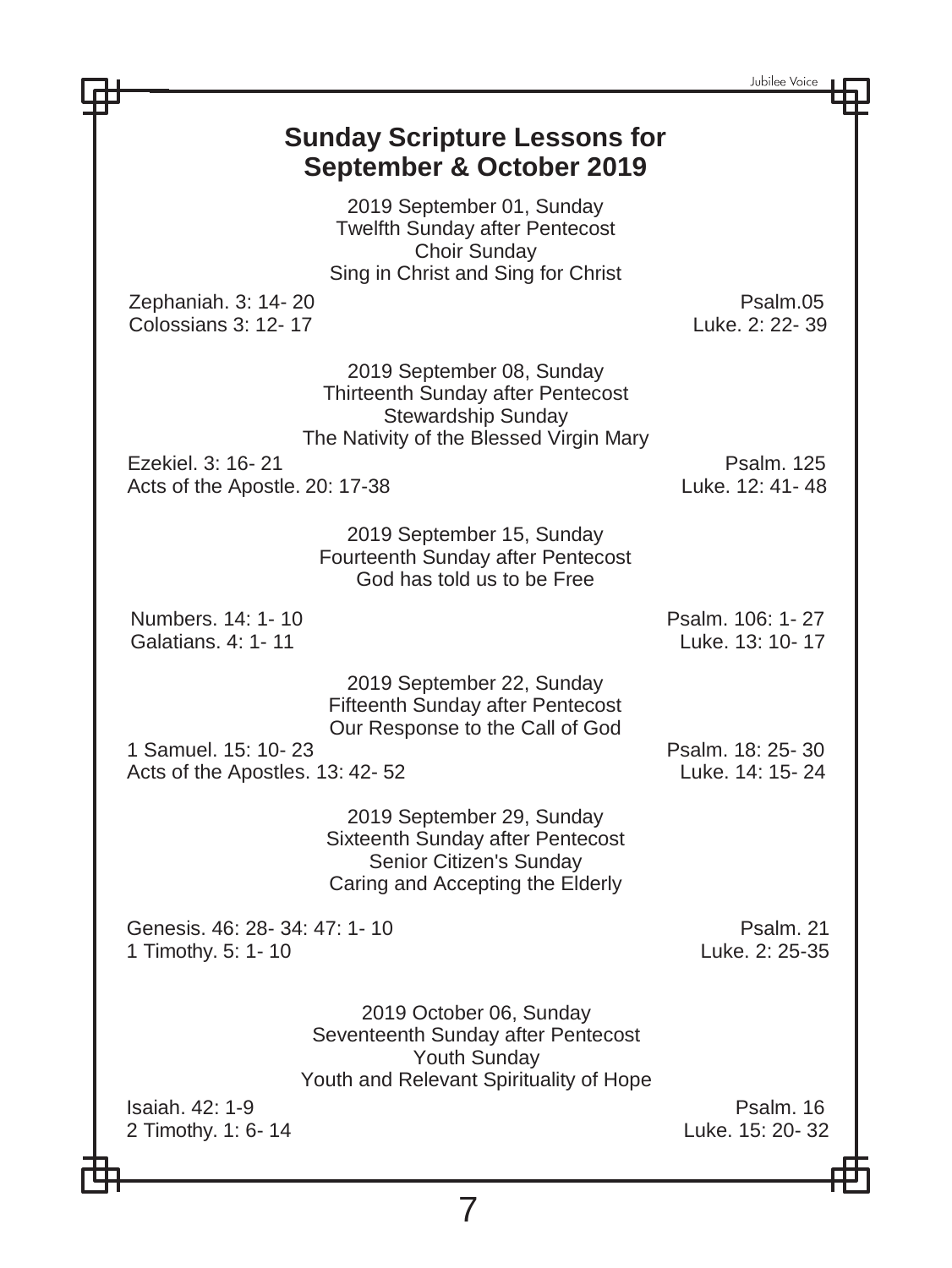Jubilee Voice

2019 October 13, Sunday Eighteenth Sunday after Pentecost Discernment and Devotion for the Service of God 2 Kings. 5: 19- 27 Psalm. 40 1 Timothy. 6: 6-19 2019 October 20, Sunday Nineteenth Sunday after Pentecost True Compassion is Based on Justice Amos. 8: 4-10 **Psalm. 82** 1 John. 3: 11- 22 Luke. 16: 19- 31 2019 October 27, Sunday Twentieth Sunday after Pentecost Reformation Sunday Remember with Gratitude the Reformers and Reformation 2 Kings. 23: 10- 25 Psalm. 81 Romans. 11: 1- 6

## **Scripture Reading, Peace, Elements & Offertory – Sanpada**

| Date | <b>First Lesson</b>            | <b>Psalm</b>                                           | <b>Second Lesson</b>       |
|------|--------------------------------|--------------------------------------------------------|----------------------------|
|      | 01.09.19 Mr. Susheil Mani Alex | Miss. Betsy Mathews                                    | Miss. Aneeta Rose Paul     |
|      | 08.09.19 Mr. S. J. Winford     | Mrs. Bindu Alex                                        | Mr. Tharian George         |
|      | 15.09.19 Mr. Biju George       | Mrs. Aleyamma Joseph Mr. Jim Joseph Kurien             |                            |
|      | 22.09.19 Mr. T. G. Kurien      | Mrs. Shely Abraham                                     | Mr. Akash Joseph John      |
|      | 29.09.19 Mr. C. G. Thomas      | Mrs. Annamma John                                      | Mrs. Aleyamma Joseph       |
|      |                                | 06.10.19 Mr. Sudheip Samuel Alex Miss. Sarah B. George | Miss. Aleena Mariam Philip |
|      | 13.10.19 Mr. Bose K Thomas     | Mrs. Ashish E. George                                  | Mr. W. K. David            |
|      | 20.10.19 Mr. Biju C. Alex      | Mrs. Nirmala John                                      | Mr. Kevin Ninan Mathew     |
|      | 27.10.19 Mr. P. K. Abraham     | Mrs. Marina Chandy                                     | Mrs. Shobha Shaji          |

| Date     | Peace                              | <b>Elements</b>                   |  |
|----------|------------------------------------|-----------------------------------|--|
| 01.09.19 | Mr. & Mrs. Rijo George Cherian     | Mr. & Mrs. Sanjeeth Edwin         |  |
| 08.09.19 | Mrs. & Mrs. T.G. Kurien            | Mr. & Mrs. John Issac             |  |
| 22.09.19 | Mr. & Mrs. Sanjay Joseph David     | Mr. & Mrs. Biju C Alex            |  |
| 29.09.19 | Mr. & Mrs. K.O. John               | Mr. & Mrs. Thomas George          |  |
| 06.10.19 | Mr & Mrs. Dr. & Mrs. Jowin William | Mr. & Mrs. Susheil Mani Alex      |  |
| 13.10.19 | Mr. & Mrs. Sajan J. George         | Mr. & Mrs. Roy Koshy Philip       |  |
| 20.10.19 | Adv. & Mrs. Chandy Kurien          | Mr. & Mrs. Mathews Philip         |  |
| 27.10.19 | Mr. & Mrs. Sudeep Rupin Philips    | Mr. & Mrs. Monzy Tharian Varghese |  |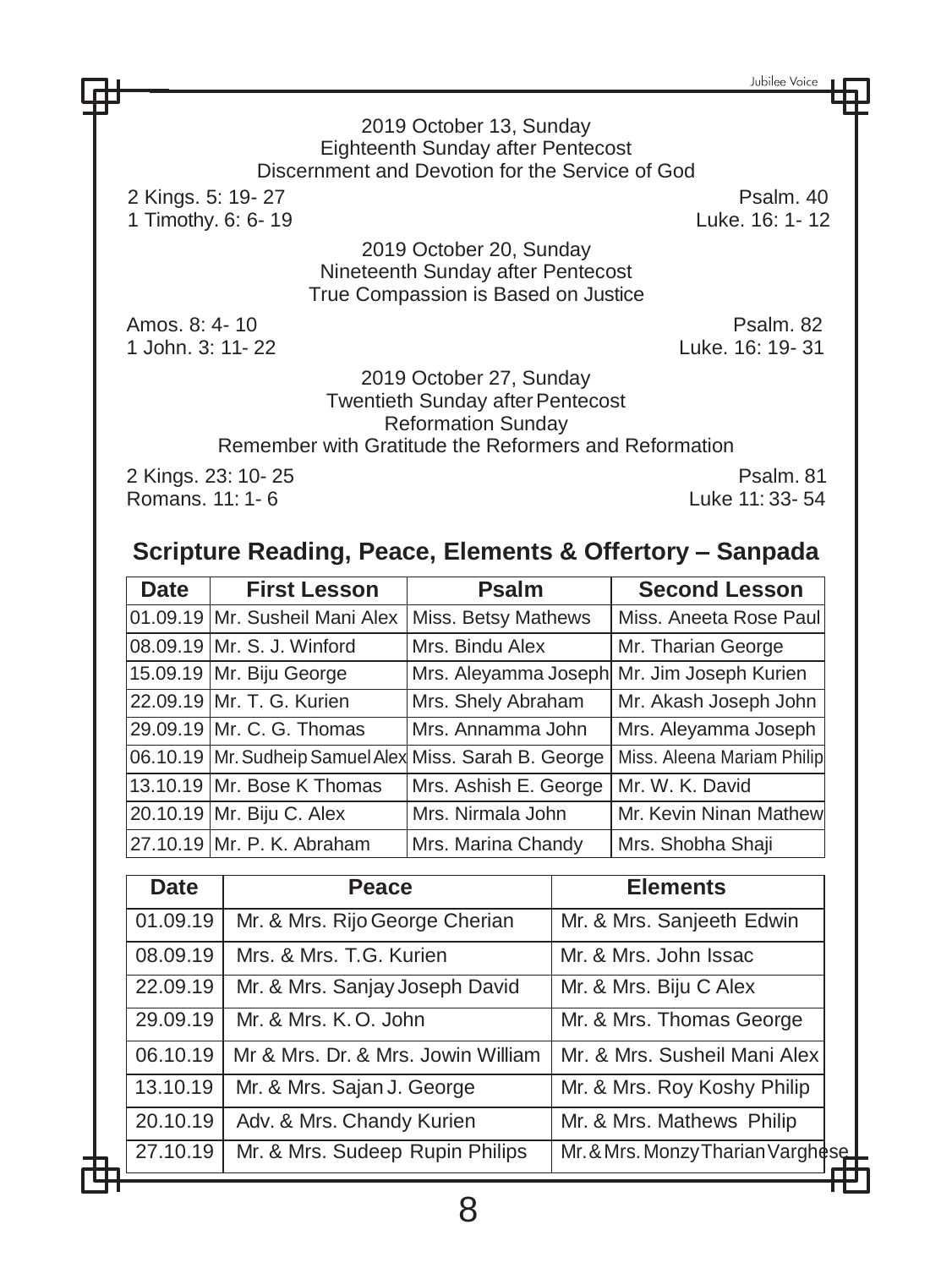| <b>Date</b> | <b>Offertory</b>  | <b>Offertory</b>           |
|-------------|-------------------|----------------------------|
| 01.09.19    | Mr. Reuben Kurien | Mast. Tanish Monzy Tharian |
| 08.09.19    | Mr. Reuben Kurien | Mast. Josh Mathew George   |
| 15.09.19    | Mr. Reuben Kurien | Mast. Ryan Philip Mathew   |
| 22.09.19    | Mr. Reuben Kurien | Miss. Grace Abraham        |
| 29.09.19    | Mr. Reuben Kurien | Mast. Vian Chandy Allex    |
| 06.10.19    | Mr. Reuben Kurien | Mast. Alex Monzy Tharian   |
| 13.10.19    | Mr. Reuben Kurien | Miss. Niya Geetha Josey    |
| 20.10.19    | Mr. Reuben Kurien | Mast. Zephan Jacob David   |
| 27.10.19    | Mr. Reuben Kurien | Mast. Aman Shaji           |

ᇿ

# **Scripture Reading, Peace, Elements & Offertory –Panvel**

| <b>Date</b> | <b>First Lesson</b>                             | <b>Psalm</b>                           | <b>Second Lesson</b>       |
|-------------|-------------------------------------------------|----------------------------------------|----------------------------|
|             | 01.09.19 Mr. Sam Thomas                         | Mrs. Mariam Simon                      | Miss. Aksa Susan Ashok     |
|             | 08.09.19 Mr. Ashok Abraham                      | Mrs. Shiny Sam                         | Mast. Joel Issac John      |
|             | 15.09.19 Mr. David James                        | Mrs. Teena Josey                       | Miss. Soffy John           |
|             | 22.09.19 Mr. K. K. Johnson                      | Mr. Elvin Isaac Jacob Miss. Pearl Pise |                            |
|             | 29.09.19 Mr. Simon Philip                       | Mrs. Shiny Sabu                        | Mrs. Shiny Sam             |
|             | 06.10.19 Mr. Ashok Abraham                      | Mrs. Liji Babu                         | Miss. Leah Johnson         |
|             | 13.10.19 Miss. Aksa Susan Ashok Mrs. Shiny Sabu |                                        | Mr. Elvin Issac Jacob      |
|             | 20.10.19 Mr. Sabu Varghese                      | Mrs. Dency Binil                       | Mrs. Bindhu Mary Kuriakose |
|             | 27.10.19 Mr. Jeffy John Sam                     | Mrs. Raji James                        | Miss. Soffy John           |

| <b>Date</b> | Peace                    | <b>Elements</b>    |  |
|-------------|--------------------------|--------------------|--|
| 01.09.19    | Mr. & Mrs. David James   | Mr. Ashok Abraham  |  |
| 15.09.19    | Mr. & Mrs. Simon Philip  | Mr. David James    |  |
| 22.09.19    | Mr. & Mrs. Sabu Varghese | Mr. Vipin Varghese |  |
| 29.09.19    | Mr. & Mrs. Sam Thomas    | Mr. K. K. Johnson  |  |
| 06.10.19    | Mr. & Mrs. K. K. Johnson | Mr. Sam Thomas     |  |
| 20.10.19    | Mr. & Mrs. Ashok Abraham | Mr. K. Babu        |  |
| 27.10.19    | Mr. & Mrs. Binil Mathai  | Mr. Sabu Varghese  |  |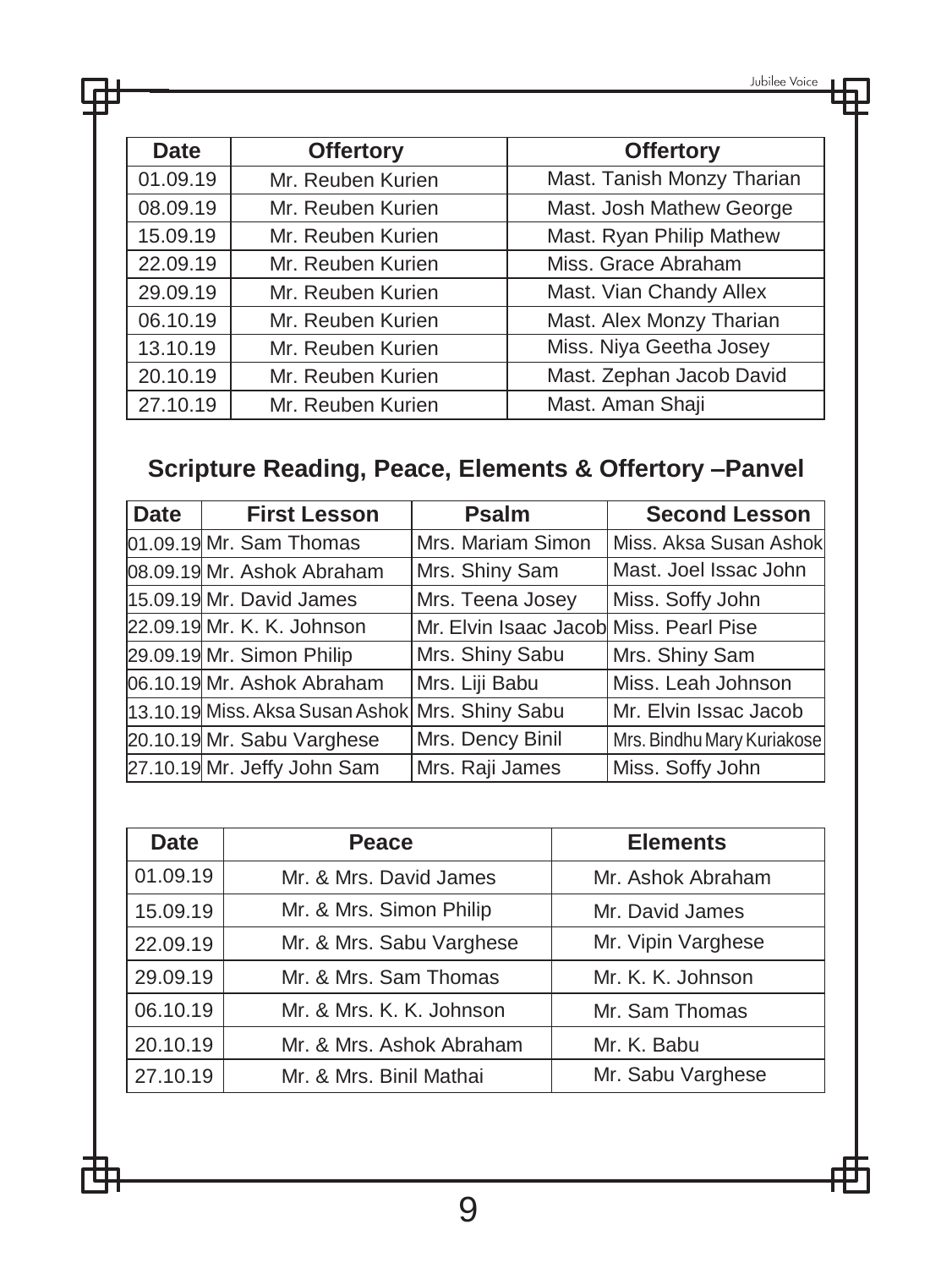|   |          |                           | Jubilee Voice             |  |
|---|----------|---------------------------|---------------------------|--|
| Η |          |                           |                           |  |
|   | Date     | <b>Offertory</b>          | <b>Offertory</b>          |  |
|   | 01.09.19 | Miss. Aksa Susan Ashok    | Miss. Anaina Babu         |  |
|   | 08.09.19 | Miss. Nova Merlin Aby     | Mast. Ansel Abraham Ashok |  |
|   | 15.09.19 | Mast. Ansel Abraham Ashok | Miss. Hephziba David      |  |
|   | 22.09.19 | Miss. Pearl Pise          | Mast. Reyan Paul Simon    |  |
|   | 29.09.19 | Miss. Nova Merlin Aby     | Mast. Ansel Abraham Ashok |  |
|   | 06.10.19 | Miss. Anaina Babu         | Miss. Hephziba David      |  |
|   | 13.10.19 | Miss, Pearl Pise          | Mast. Kevin Johnson       |  |
|   | 20.10.19 | Mast. Kevin Johnson       | Miss. Ruby Maria Pise     |  |
|   | 27.10.19 | Mast. Ansel Abraham Ashok | Miss. Nova Merlin Aby     |  |

## **WEDDING ANNIVERSERIES- SEPTEMBER & OCTOBER 2019 Anniversary Greetings**

There is no fear in love. But perfect love drives out fear, because fear has to do with punishment. The one who fears is not made perfect in love. (1 John 4:18)

| <b>Date</b> | <b>Name</b>               | <b>Place</b>   | <b>Contact</b> |
|-------------|---------------------------|----------------|----------------|
| $02$ -Sept  | Mr. & Mrs. Samuel John    | Sanpada        | 974 66552562   |
| $05-Sept$   | Mr. & Mrs. Jibin Abraham  | Kamothe        | 99697 16707    |
| 08-Sept     | Mr. & Mrs. Sony A. Kurien | Sanpada        | 98952 89096    |
| 08.Sept     | Mr. & Mrs. P. I. Mathew   | Kharghar       | 98216 47398    |
| 15-Sept     | Mr. & Mrs. Biju George    | Kopar Khairane | 98203 73589    |
| 30-Oct      | Mr. & Mrs. T. G. Kurian   | Nerul          | 98690 38440    |

#### **Teacher's Day**

In India, 5<sup>th</sup> September is celebrated as Teachers' Day as a mark of tribute to the contribution made by teachers to the society.  $5<sup>th</sup>$  September is the birth anniversary of a great teacher Dr. Sarvepalli Radhakrishnan, who was a staunch believer of education, and was a well-known diplomat, scholar, the President of India and above all, a teacher. When some of his students and friends approached him and requested him to allow them to celebrate his birthday, he said, "instead of celebrating my birthday separately, it would be my proud privilege, if 5<sup>th</sup> September is observed as Teachers' day". From then onwards, the 5<sup>th</sup> of September has been observed as Teachers Day, in India. He said, 'a good teacher is like candle it consumes itself to light the way for others. Ideal teachers are those who use themselves as bridges over which they invite. their students to cross them having facilitated their crossing, joyfully collapse, encouraging them to create bridges of their own'.

*HAPPY TEACHER'S DAY- 05thSeptember*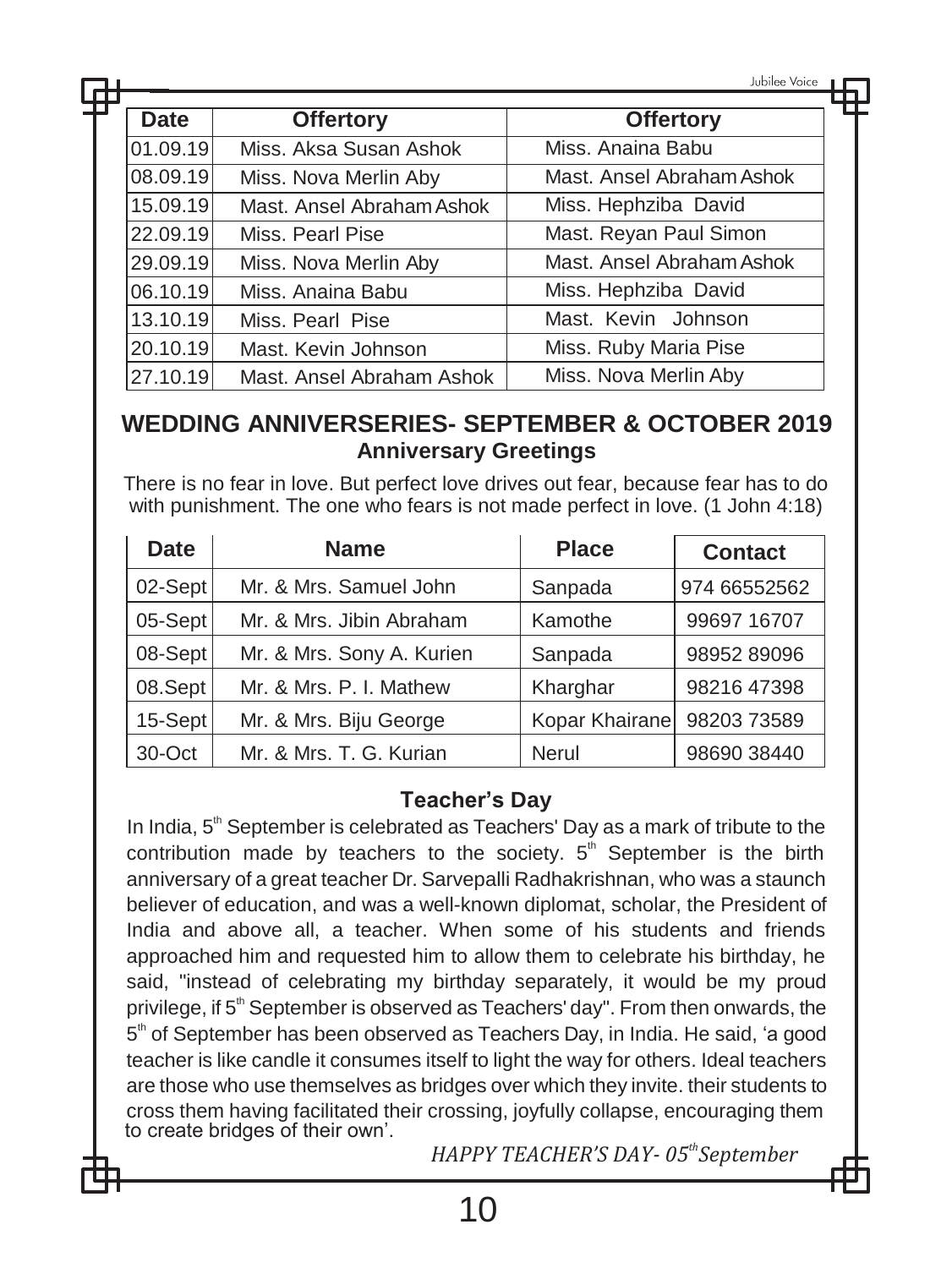## **BIRTHDAYS- SEPTEMBER 2019 Birthday Wishes**

For I know the plans I have for you, declares the Lord, "plans to prosper you and not to harm you, plans to give you hope and a future." (Jeremiah. 29:11)

| <b>Date</b> | <b>Name</b>                | <b>Place</b>       | <b>Contact</b> |
|-------------|----------------------------|--------------------|----------------|
| 02-Sept     | Miss. Nehemia Mariam Aby   | Ulwe               | 97443 49381    |
| 04-Sept     | Mr. George Cherian         | Kolkata            | 9831974846     |
| 05-Sept     | Mr. T. G. Kurien           | <b>Nerul</b>       | 98690 38440    |
| 06-Sept     | Miss. Aneeta Ann John      | Kopar Khairane     | 96191 31201    |
| 06-Sept     | Mrs. Sara Oommen           | Kharghar           | 99309 96868    |
| 06-Sept     | Mr. Jeffy John Sam         | Kamothe            | 98696 85678    |
| 07-Sept     | Mr. Thariyan George        | Kopar Khairane     | 98202 36219    |
| 07-Sept     | Mrs. Jibi Binu Thomas      | Airoli             | 99870 14204    |
| 08-Sept     | Miss. Dr. Manna E. Winford | Kharghar           | 91599 12986    |
| 09-Sept     | Mr. John Sunny             | Nerul              | 98216 74928    |
| 09-Sept     | Mr. Varun Cherian          | Vashi              | 95942 01907    |
| 10-Sept     | Mr. Uday Ninan             | Vashi              | 92233 54039    |
| 12-Sept     | Mast. Alex Monzy Tharian   | Sanpada            | 96196 08750    |
| 13-Sept     | Mast. Libin M. Yesudas     | Nhava              | 97693 16680    |
| 13-Sept     | Mast. Ethan Anish          | <b>CBD Belapur</b> | 98472 29295    |
| 14-Sept     | Mrs. Annamma Mathew        | <b>CBD Belapur</b> | 81089 06337    |
| 20-Sept     | Mr. Biju C Alex            | Nerul              | 9820275579     |
| 22-Sept     | Mr. Varghese K Itty        | <b>Nerul</b>       | 22 2770 9503   |
| 23-Sept     | Mr. Solomon S. Samuel      | Kharghar           | 98193 69402    |
| 23-Sept     | Mr. Jiju George Sam        | Kamothe            | 98696 85678    |
| 26-Sept     | Rev. N. C. David           | <b>CBD Belapur</b> | 98338 29535    |
| 26-Sept     | Mrs. Lulu Yesudas          | Nhava              | 97693 16680    |
| 27-Sept     | Mr. Binny Johnson          | Taloja             | 96191 95358    |
| 29-Sept     | Dr. Sagar D Parab          | Powai              | 77386 46325    |
| 30-Sept     | Miss. Leah Johnson         | Kharghar           | 98202 48239    |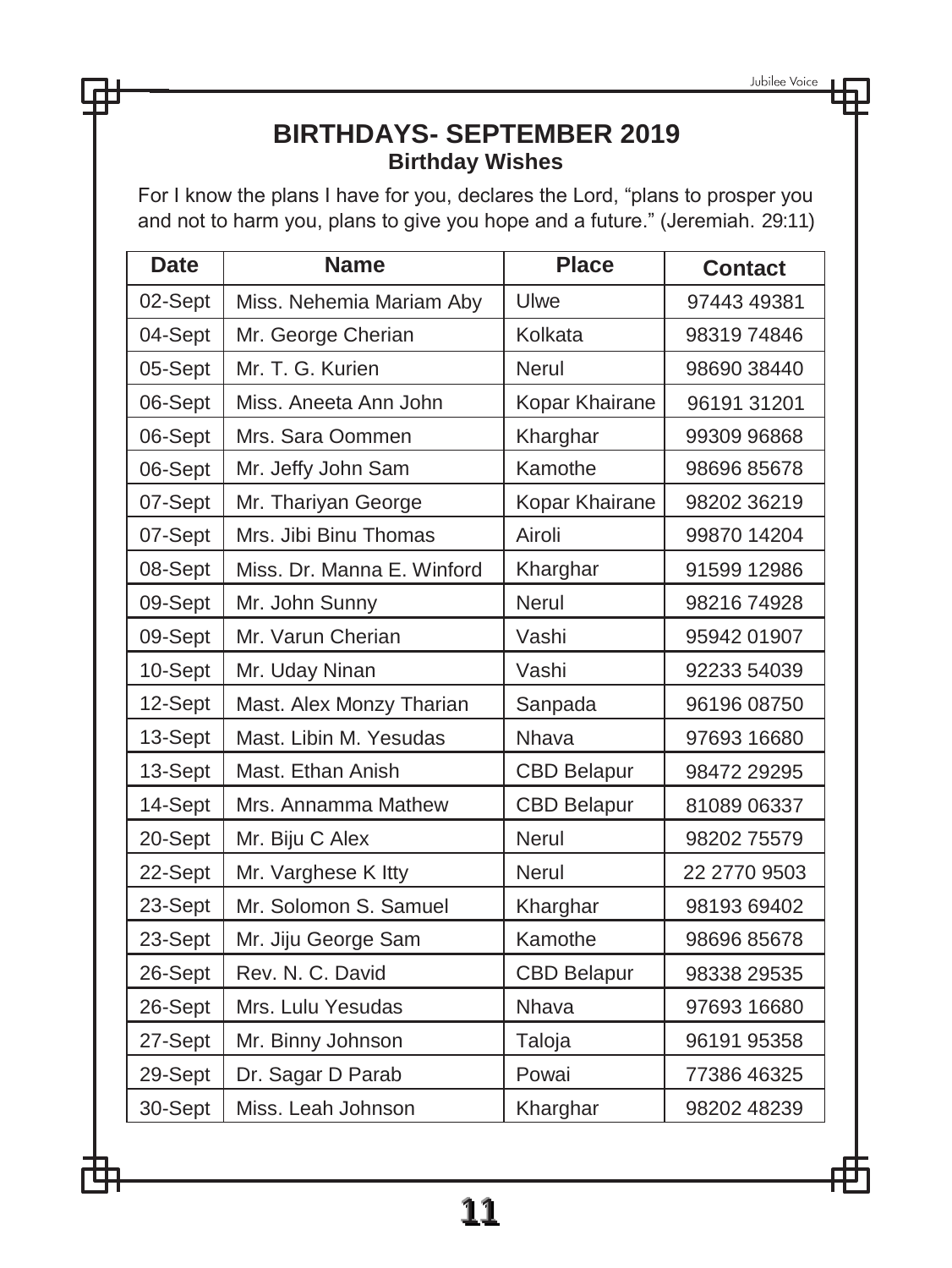## **BIRTHDAYS- OCTOBER 2019 Birthday Wishes**

"The Lord your God is with you, the Mighty Warrior who saves. He will take great delight in you; in his love he will no longer rebuke you, but will rejoice over you with singing." (Zeph.3:17)

| <b>Date</b> | <b>Name</b>                | <b>Place</b>   | <b>Contact</b> |
|-------------|----------------------------|----------------|----------------|
| 01-Oct      | Mr. Joju John K            | Sanpada        | 971 65364318   |
| $02 - Oct$  | Mr. Malcom J Stephens      | Kokar Khairane | 99204 99099    |
| $02$ -Oct   | Mrs. Sonia Thomas          | Taloja         | 96191 95358    |
| 03-Oct      | Mast. Tanish Monzy Tharian | Palm Beach     | 96196 08750    |
| $05$ -Oct   | Dr. Jowin Jacob            | Vashi          | 97309 48858    |
| 06-Oct      | Mr. Bose K Thomas          | <b>Nerul</b>   | 9594371717     |
| 06.Oct      | Mrs. Dr. Sheena A. Mammen  | Vashi          | 78376 70015    |
| 08-Oct      | Mr. Vishal Mark Stephen    | Vashi          | 99204 99099    |
| $12$ -Oct   | Mr. Jibin Abraham          | Kamothe        | 99697 16707    |
| 13-Oct      | Mr. Rijo George Cherian    | Panvel         | 95944 26024    |
| 17-Oct      | Miss. Jimy John            | Vashi          | 98928 10922    |
| 18-Oct      | Mr. P. M. Thomas           | Kamothe        | 97699 55698    |
| 18-Oct      | Mr. Johnson Gabriel        | Taloja         | 98190 94637    |
| 18-Oct      | Miss. Jiana Binu Thomas    | Airoli         | 98212 14024    |
| 22-Oct      | Mrs. Aleyamma John         | Sanpada        | 98207 42205    |
| 23-Oct      | Miss. Biji Babu            | Old Panvel     | 98693 75542    |
| 23-Oct      | Mr. Josey Oommen           | Ulwe           | 97680 10570    |
| 23-Oct      | Miss Norah Mariam Josey    | Ulwe           | 97680 10570    |
| 28-Oct      | Mr. Bobby Mathew Ninan     | Sanpada        | 98202 32483    |
| 29-Oct      | Miss. Riya Ann John        | Nerul          | 98927 14453    |
| 29-Oct      | Mr. P. K. Abraham          | Vashi          | 99690 12274    |
| 30-Oct      | Mrs. Animol Joseph         | Sanpada        | 88283 41851    |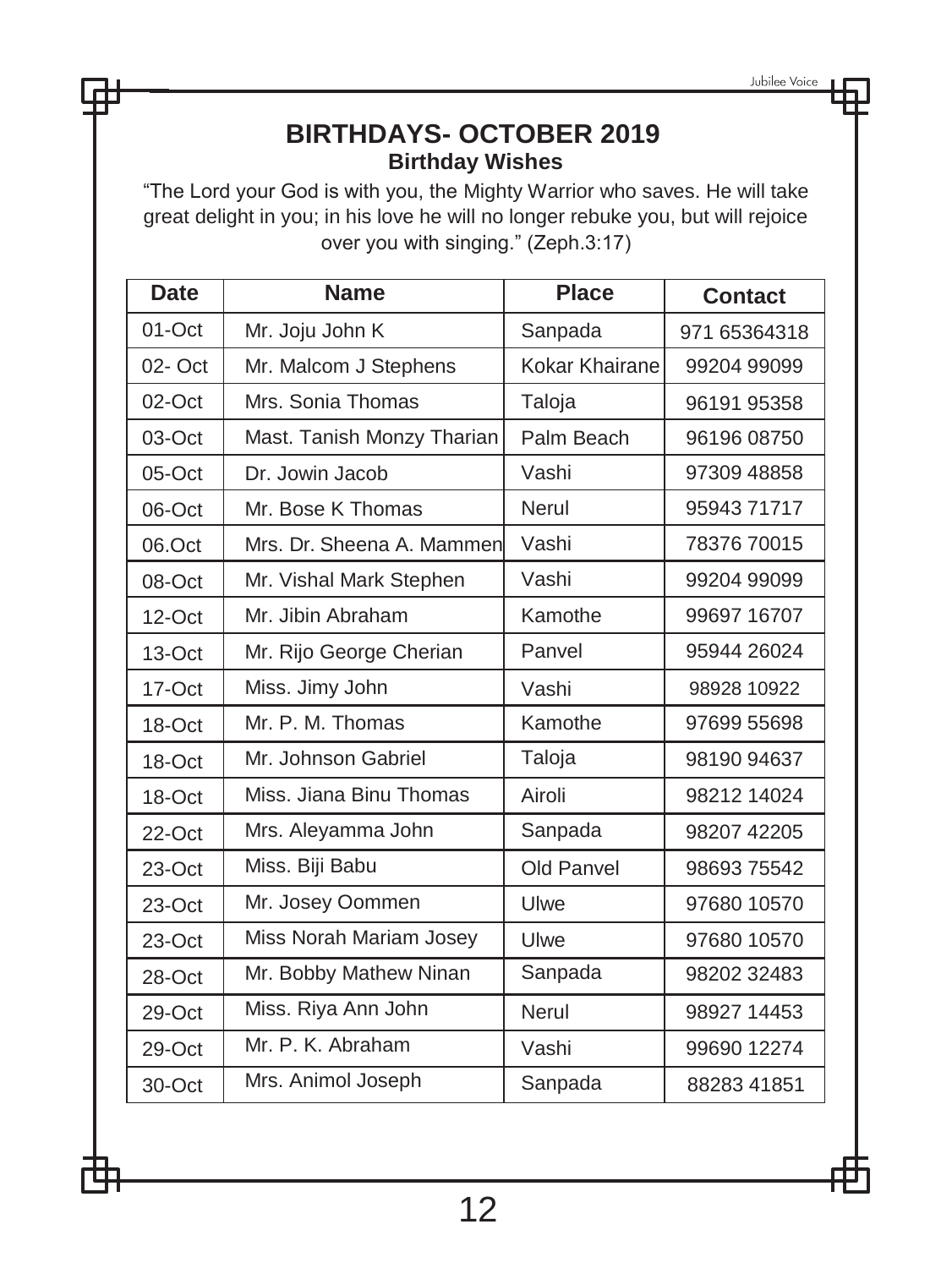## **"The Importance of Church Choir"**

Mr. Thomas R George, Chembur

The Church Choir has an indispensable role in Church Worship. Choirs played an important role in the worship of the Christian church, particularly with the advent of polyphonic (multi-layered, more complex) music.

The choir has a variety of responsibilities. Their primary role is to support and enhance the congregation in singing worship songs. As such, the choir becomes an important leader in worship, guiding the gathered assembly in prayer and praise through song. Choir leaders will want to help the whole congregation to develop a clear understanding of the choir's role in the worship and its importance to lead the worship of those assembled. In order to fulfill this calling, all choirs, no matter how large or small, no matter how limited or great their skill, will strive for excellence in all that they do.

#### **Among the many reasons the choir is vital to the life of any church, consider these three:**

- The choir is an **opportunity** for involvement. A church's ministry is only as effective as the people in its congregation who choose to get involved.. I've often heard the choir referred to as "the church within the church." When you join a choir, you're not just singing notes together, you're doing life and ministry together.
- The choir is an **extension** of the pulpit. There are so many fantastic songs that have been written for the Church and many that have yet to be written. But not all songs are necessarily suitable for corporate worship. There are songs that teach, encourage, compel, and call to action, and the choir is a marvelous mouthpiece for such things. By presenting these kinds of songs, the choir takes on a pastoral role, and it brings a rich dynamic to the theme or message of that particular service. This is especially effective in services with a missional focus or special services like those during Holy Week or the Christmas season.
- The choir is a **reflection** of heaven. The prophet Isaiah gives us a glimpse into God's throne room with angels singing together, "Holy, Holy, Holy is the Lord Almighty; the whole earth is full of his glory" (Isaiah 6:3). John paints a similar picture in the book of Revelation. There is a heavenly choir that sings God's praises for all eternity. When we see our friends and family in the choir loft singing in harmony of voice and spirit, I believe we are momentarily transported (even if only in our minds) to the throne room of heaven. Furthermore, we often see a wide array of ages, ethnicities, and cultural backgrounds on display in the choir. This, too, is a reflection of heaven – God's people, of every age and every race, worshipping together as one body.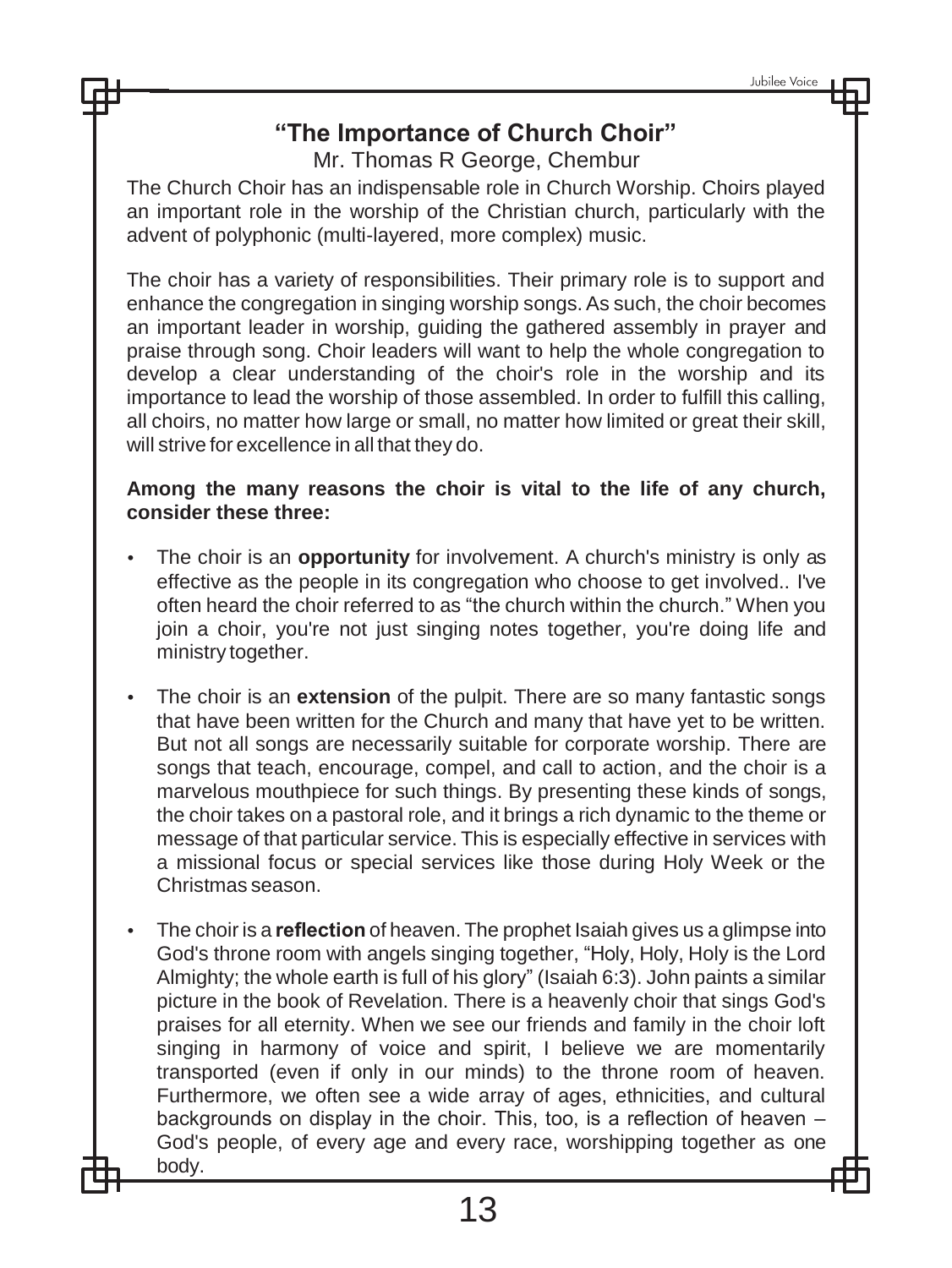Above all, the well-rehearsed choir will breathe life into the text as it sings with clear understanding and insight into the words and their meaning. The texts can shape the faith of those who worship.

Our choirs can provide indispensable leadership for worship if we encourage them and adequately equip them for the task. Choirs that are enthusiastic, understand their role, and approach their task with a sense of reverence will, in turn, lead others to a profound conviction that through the songs of worship, we encounter the Holy God.

## **Jesu, Jesu, fill us with your love" UMH 432** Following

African independence movements throughout the 1960s and 1970s, a number of Western missionaries encouraged the composition of Christian song inAfrican idioms. Thomas S. Colvin (1925-2000) was one of these missionaries. Colvin was a pastoral missionary for the Church of Scotland in Ghana from 1958- 1964 and Nyasaland (now Malawi) from 1954-'58 and 1964-'74. Trained as an engineer before studying theology at Trinity College in Glasgow, he was an active member of the ecumenical Iona Community for nearly 50 years. Colvin nurtured new African congregational songs by adapting local melodies and writing new texts appropriate forAfrican Christians and, as it turns out, Christians around the world. "Jesu, Jesu" is Colvin's most popular hymn. The melody is adapted from a Ghanaian folk song he heard during his years of service in that country. (The United Methodist Church-Discipleship Minsitry).

## **The Elder and the Younger**

October 06 respectively, let us look what Peter writes to us, for the elders and youngsters in the church. Now, as an elder and a witness of the sufferings of Christ, as well as one who shares in the glory to be revealed, Peter exhorts the elders, (ofcourse the elders means the leaders) **(1) Tend the flock of God, (2) Exercise the oversight, (3) Be examples to the flock.** Therefore the responsibility of the elders within the church continues even today. When we observe the nature and scope of the current church, these responsibilities are considered to be the safeguard of the church, wherein the youngsters are being trained in Christian disciplines and church practices. Peter gives a challenge to the elders to be the good models before the youngsters. It's not alone tending and overseeing important, but a model life is also imperative for the elders. In the same way, Peter advises that, youngsters must accept **(1) The authority of the elders, (2) Cloth yourselves with humility in your dealings with one another, (3) Cast all anxiety on Jesus, (4) Discipline yourselves, keep alert.**  If the youth is not ready to accept the authority of the elders, they won't learn anything, and of course a due respect may fade away. Humility and respectfulness has to be imbibed in us when we are in youth ages. And it is also important that we should -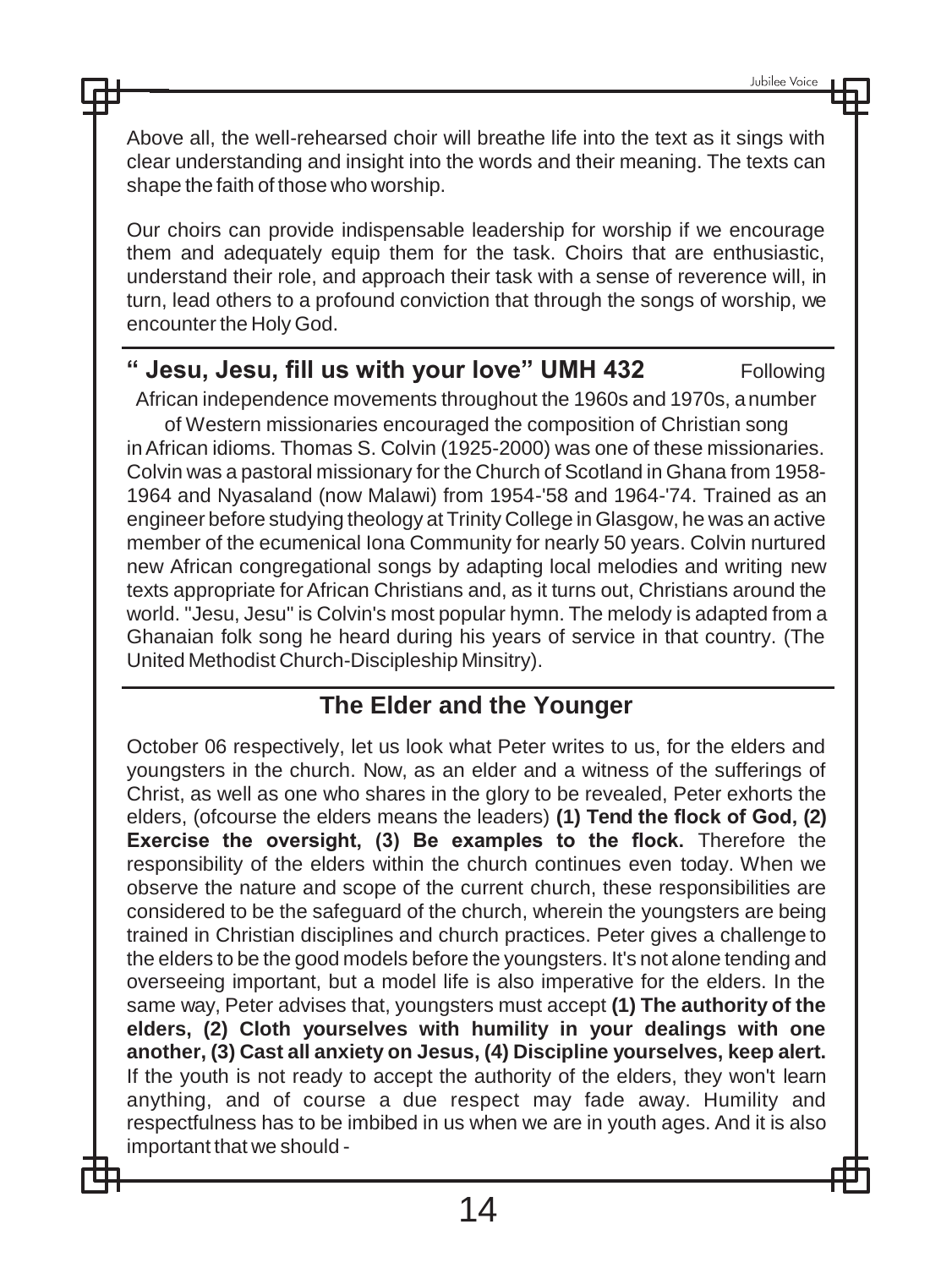cast all our worries, tensions, confusions, anxieties in Jesus, and He cares about you. And if we lost such trust in God, we give up. At last Peter remarks that, the youngsters must discipline themselves. Just think how much the word 'discipline' is important in a world where the words like indiscipline, non-orderliness, disobedience, unruliness, naughty, and rebelliousness always maters and celebrates. Therefore, both the elder and the younger have a definite role in the church. Let us find and follow that.



Children fill the puzzles and give it to Sunday school teachers, next Sunday, 01/Sept. This is for primary students.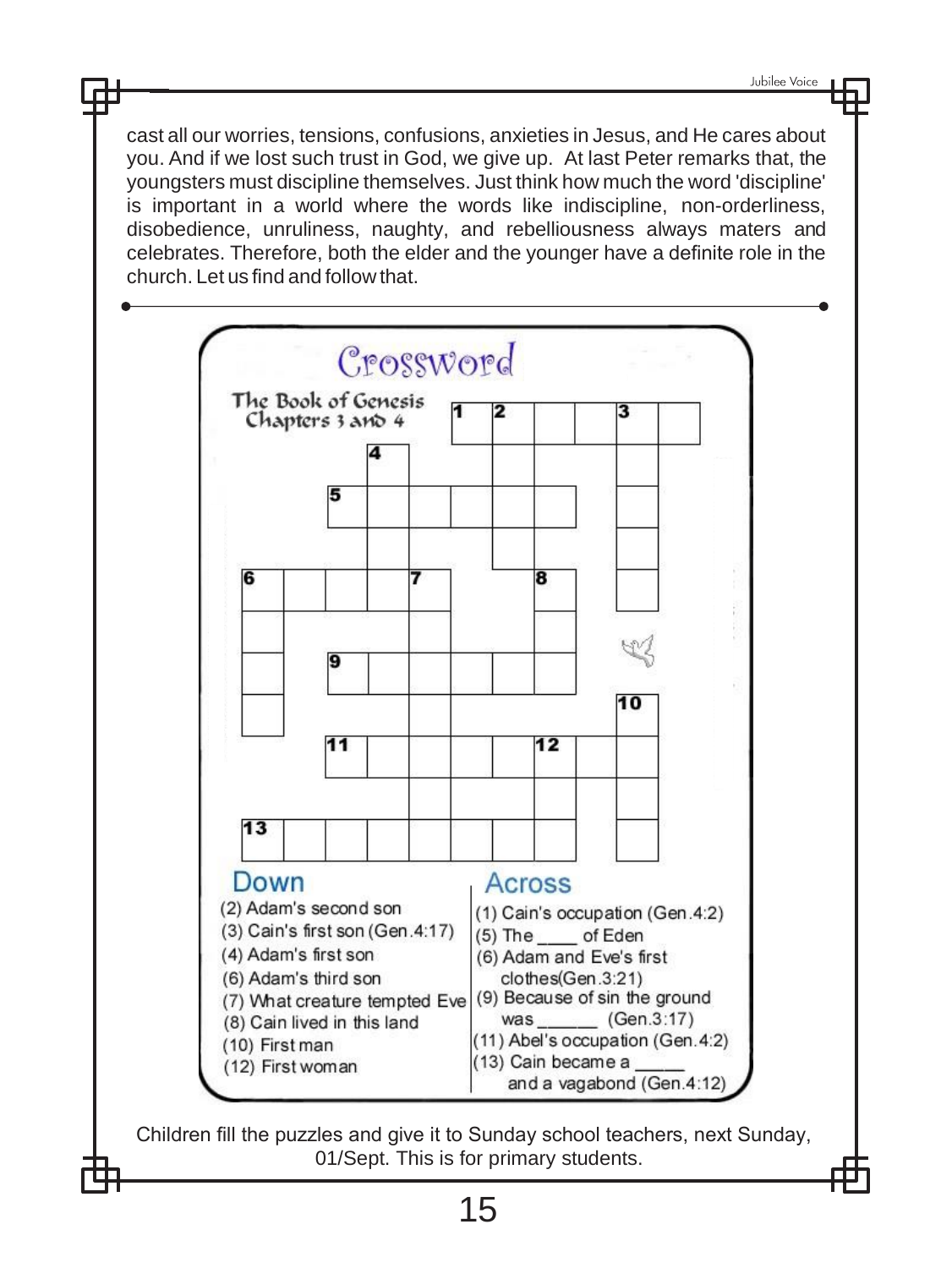## **Women's Corner Bible Quiz- Acts of the Apostles (Ch.1-12)**

- 1. The word Apostle means?
- 2. Christ was on earth after His resurrection for how long?
- 3. The Day of Pentecost came day(s) after the resurrection of Jesus.
- 4. The Day of Pentecost (Acts 2) came \_\_\_\_\_\_\_\_\_\_\_ day(s) after Jesus went back to heaven.
- 5. The word tongue, as used in Acts 2, means what?
- 6. To "call upon the name of the Lord" means?
- 7. "Jesus is sitting on the right hand of God" means Jesus is?
- 8. "Christ" means?
- 9. "Lord" means?
- 10. A definition of a prophet is
- 11. We know David was a prophet because
- 12. The sin that Ananias and Sapphira committed was
- 13. In Acts 5 the man who stood up in the council and talked the Jews out of slaying the apostles was
- 14. There were\_\_\_\_men appointed to serve tables in Acts 6
- 15. Herod killed with the sword.
- 16. T or F. The Jews were looking for a kingdom because of OT prophecy.
- 17. T or F. A witness is one qualified and officially appointed to testify.
- 18. T or F. Witnesses can have many successors, who are also witnesses, generations later.
- 19. T or F. The Jews were not guilty for crucifying Jesus because the Romans did the actual work of crucifying.
- 20. T or F. An alms is a donation.
- 21. T or F. The Sadducees believed in the resurrection.
- 22. T or F.The Sanhedrin court tried to get the apostles to keep on preaching.
- 23. T or F. The "Grecians" or "Hellenists" were those Jews born in Judea
- 24. T or F.When you "go to" Jerusalem, you go up; when you go from Jerusalem you "go down."
- 25. Who had the keys of the kingdom and preached the first sermon?
- 26. Who was the head of the Sanhedrin council?
- 27. wrote the book of Acts.
- 28. The book of Acts has how many chapters?
- 29. The disciples were first called "Christians" where?
- 30. How many people are said to have been saved in Acts chapter 2?

Kindly give your answers in writing next Sunday, 01/Sep, after the service. The winners of the last contest are Mrs. Shiny Sabu,Kamothe and Mrs. Dency Binil, Ulwe. Congrats.